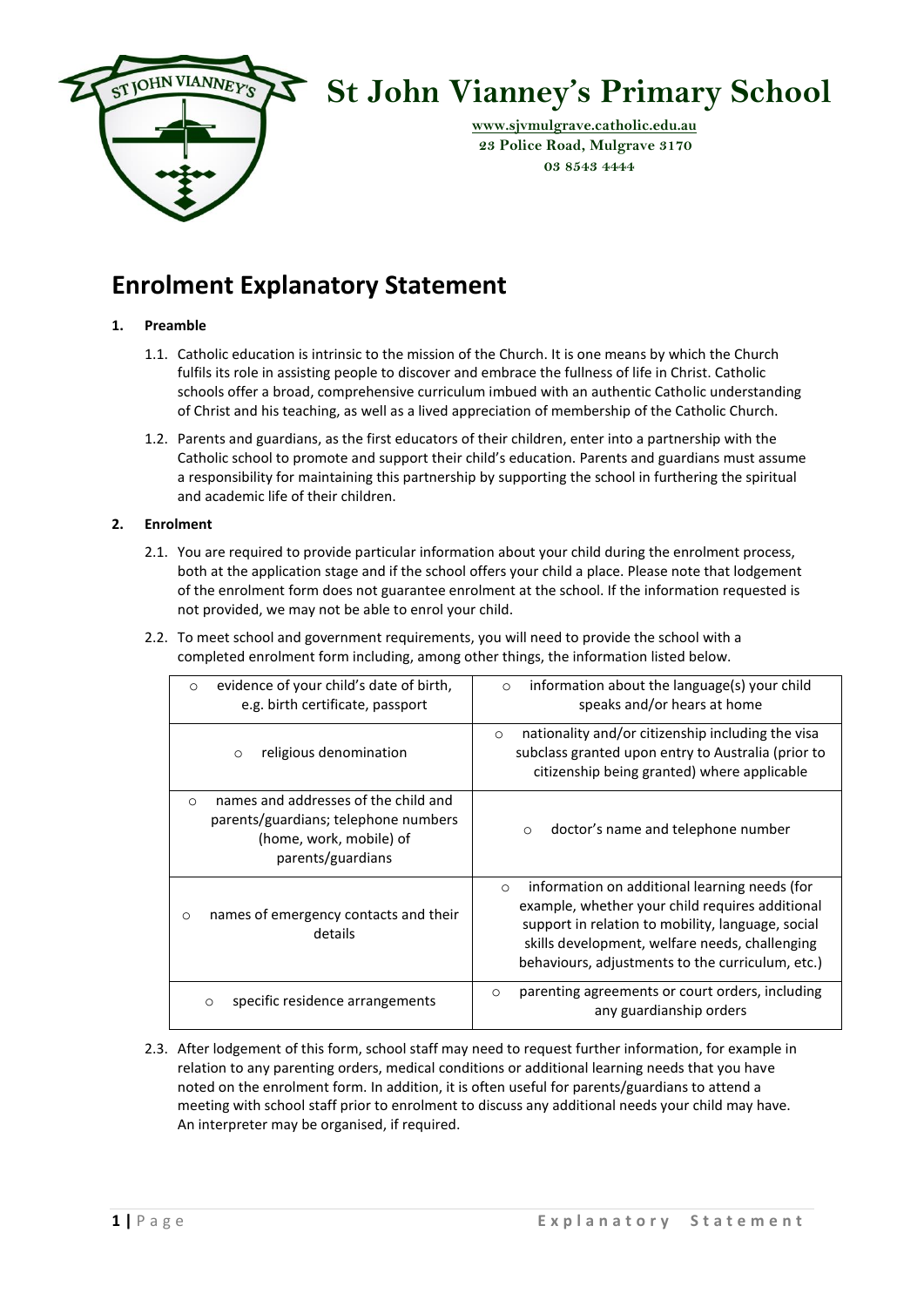- 2.4. Subject to any special exercise of discretion by the parish priest, the following list provides an agreed order of priority for enrolment in our school, which is consistent with the enrolment policy for all Catholic schools. The order of priority is:
- **a)** A sibling of a child already enrolled at St John Vianney's.
- **b)** Catholic children who are residents of the parish.
- **c)** Catholic children who do not reside in the parish but are recognised as parishioners.
- **d)** Catholic children from other parishes.
- **e)** Children from non- Catholic Eastern churches who reside in the parish.
- **f)** Children from non- Catholic Eastern churches who reside outside the parish.
- **g)** Other Christian children who reside in the parish.
- **h)** Other Christian children who reside outside the parish.
- **i)** Non- Christian children who reside in the parish.
- **j)** Non- Christian children who reside outside the parish.

## **3. Fees**

- 3.1. The setting of fee levels and other compulsory charges in Catholic schools is the responsibility of the school, taking into account the allocation of government funds. The school offers a number of methods for paying fees to reduce any financial burden and to assist financial planning. If you have difficulty in meeting the required fee payment, you are welcome to discuss this with the principal of the school.
- 3.2. The fees must be paid for a child to enrol and to continue enrolment at the school. The school has discretion whether to allow a child to participate in optional or extracurricular school events, such as paid school excursions or extracurricular activities, while fees remain due and payable.

# **4. Enrolment under minimum school entry age**

- 4.1. Catholic Education Melbourne Enrolment for Schools Policy 2.4 is intended to ensure that, when enrolling students, Catholic schools are compliant with relevant Victorian and Australian government legislation. The minimum starting age for a child to be enrolled in a Victorian school is four years and eight months, i.e. a child must turn five by 30 April in the year of starting school. Enrolment of children under the minimum school entry age and pre-Prep programs require approval from Catholic Education Melbourne via the 'Application for Early Age Entry to School'.
- 4.2. In the rare situations where:
	- a) a parent/guardian seeks enrolment of a child under the minimum starting age
	- b) the principal supports the enrolment of that child at the school

the approval of the Executive Director of Catholic Education Melbourne is required before enrolment under the minimum starting age can occur. Approval for early age enrolment will only be granted in exceptional circumstances.

# **5. Child safe environment**

- 5.1. Catholic school communities have a moral, legal and mission-driven responsibility to create nurturing school environments where children are respected, their voices are heard, and where they are safe and feel safe.
- 5.2. Every person involved in Catholic education, including all parents at our school, has a responsibility to understand the importance and specific role they play individually and collectively to ensure that the wellbeing and safety of all children is at the forefront of all they do and every decision they make.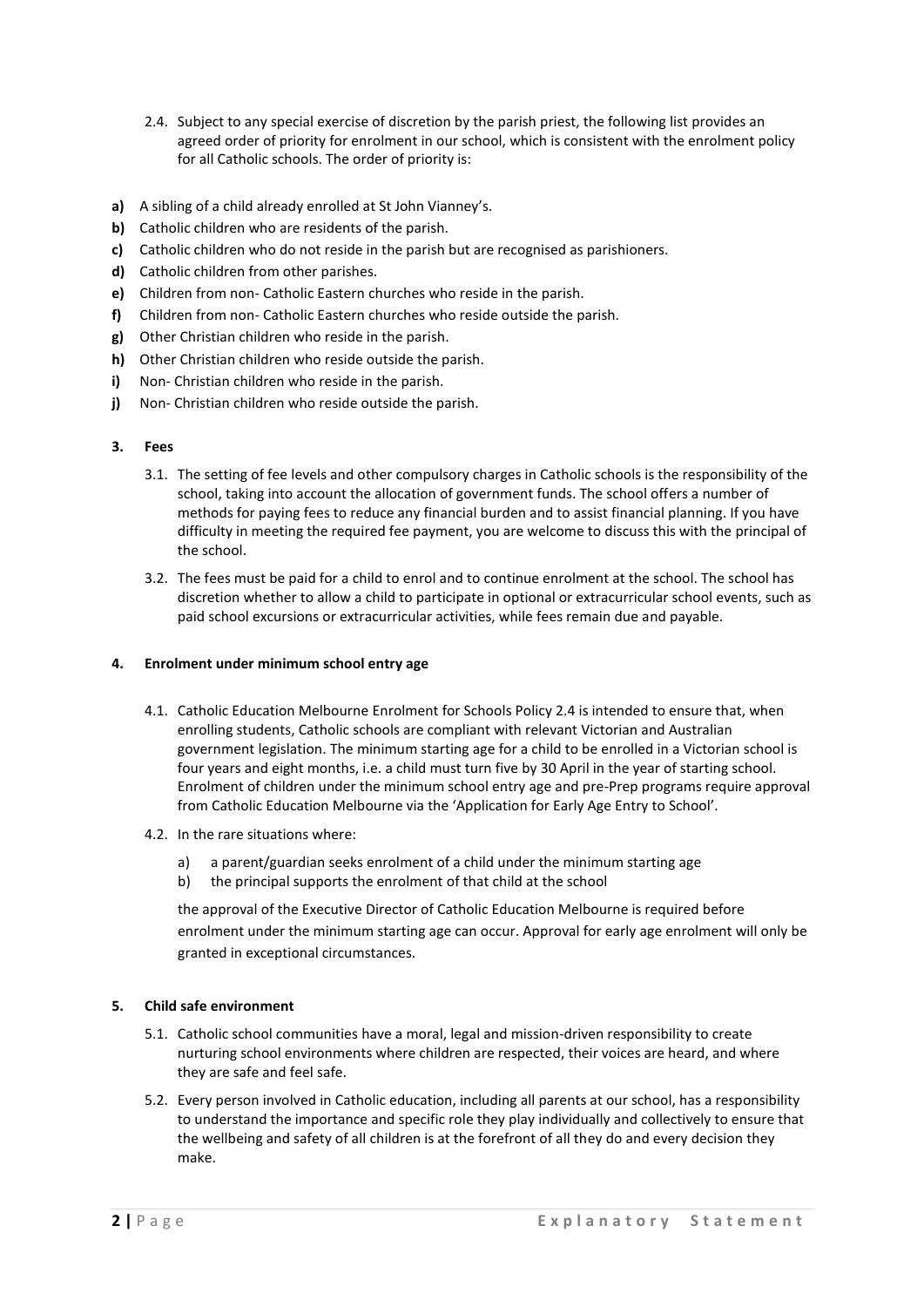- 5.3. Our school's child safe policies, codes of conduct and practices set out our school's commitment to child safety, and the processes for identifying, communicating, reporting and addressing concerning behaviour and allegations of child abuse. These documents establish clear expectations for all staff and volunteers for appropriate behaviour with children in order to safeguard them against abuse.
- 5.4. Our school has established human resources practices where newly recruited staff, existing staff and volunteers in our school understand the importance of child safety, are trained to minimise the risk of child abuse, and are aware of our school's relevant policies and procedures. Our school also provides ongoing training, supervision and monitoring of staff to ensure that they are suitable to work with children as part of our human resources practices.
- 5.5. Our school has robust, structured risk management processes that help establish and maintain a child safe environment, which involves consideration of possible broad-based risk factors across a wide range of contexts, environments, relationships and activities that children within our school engage in.
- 5.6. Our school, in partnership with families, ensures children and young people are engaged and are active participants in decision-making processes, particularly those that may have an impact on their safety. This means that the views of staff, children, young people and families are taken seriously and their concerns are addressed in a just and timely manner.
- 5.7. Our school's child safety policies and procedures are readily available and accessible. Further details on the Catholic education community's commitment to child safety across Victoria can be accessed by visiting:
	- a) Catholic Education Commission of Victoria Ltd's child safety page [www.cecv.catholic.edu.au/Our-Schools/Child-Safety](http://www.cecv.catholic.edu.au/Our-Schools/Child-Safety)
	- b) Catholic Education Melbourne's child safety page [www.cem.edu.au/Our-Schools/Choosing-a-](https://www.cem.edu.au/Our-Schools/Choosing-a-School/Child-Safety.aspx)[School/Child-Safety.aspx.](https://www.cem.edu.au/Our-Schools/Choosing-a-School/Child-Safety.aspx)

# **6. Terms of enrolment regarding acceptable behaviour**

- 6.1. Our school is a community that exemplifies the gospel values of love, forgiveness, justice and truth. The school community recognises that everyone has the right to be respected, to feel safe and be safe; and, in this regard, understands their rights and acknowledges their obligation to behave responsibly.
- 6.2. Every person at the school has a right to feel safe, to be happy and to learn; therefore, we aim to:
	- a) promote the values of honesty, fairness and respect for others
	- b) acknowledge the worth of all members of the community and their right to work and learn in a positive environment
	- c) maintain good order and harmony
	- d) affirm cooperation as well as responsible independence in learning
	- e) foster self-discipline and develop responsibility for one's own behaviour.
- 6.3. The school administration, in consultation with the school community wherever appropriate, will prescribe standards of dress, appearance and behaviour for the student body. As a term of your child's enrolment, parents and guardians are expected to comply with the school's behaviour aims and code of conduct, and to support the school in upholding prescribed standards of dress, appearance and behaviour.
- 6.4. Unacceptable behaviour by a child, or repeated behaviour by a parent or guardian that, in the school's view, is unacceptable and damaging to the partnership between parent/guardian and school, may result in suspension or termination of the child's enrolment.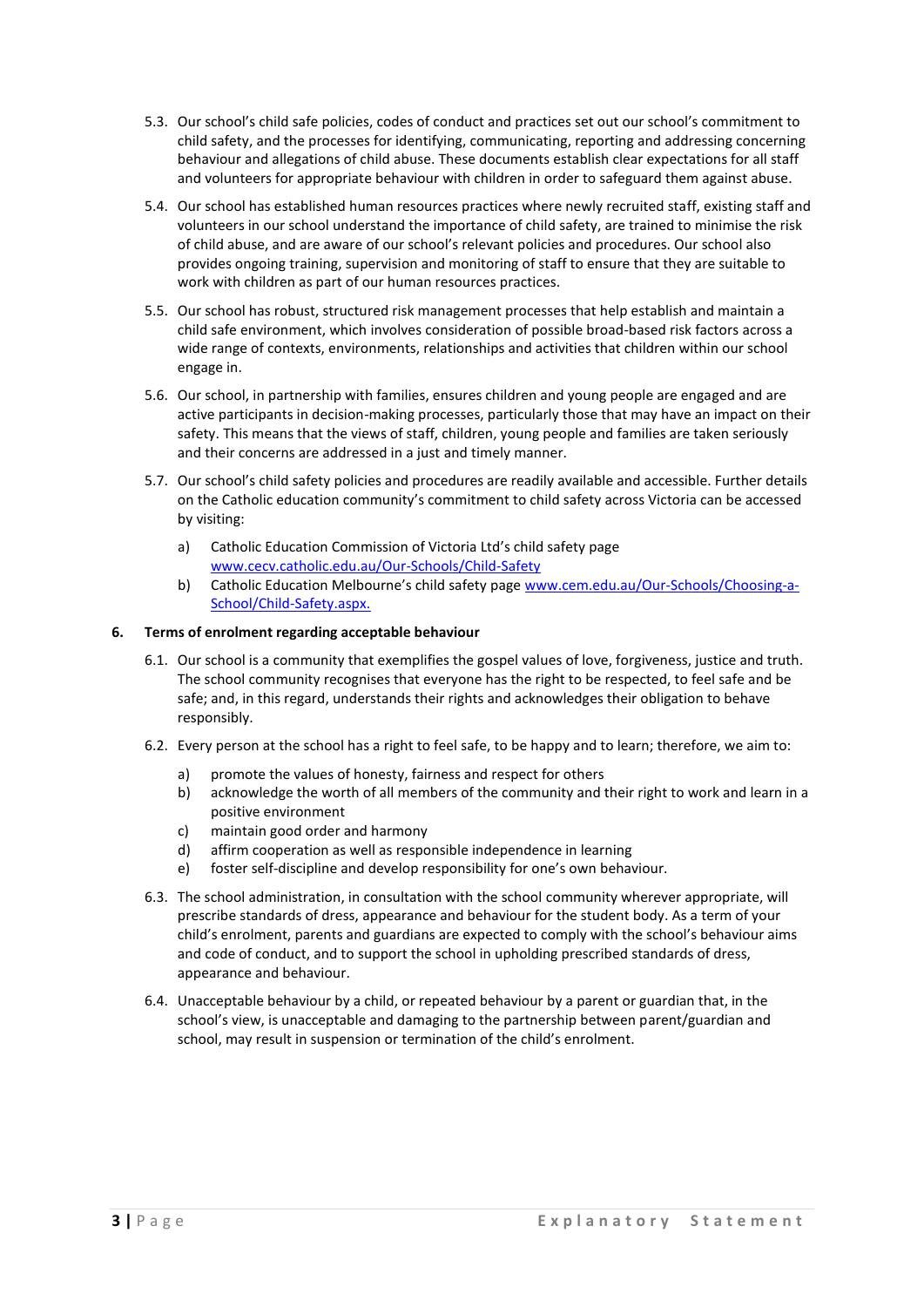# **7. Terms of enrolment regarding conformity with principles of the Catholic faith**

7.1. As a provider of Catholic education, the principal will take into account the need for the school community to represent and comply with the doctrines, beliefs and principles of the Catholic faith when making decisions regarding matters of school administration, including enrolment. Students and families who are members of other faiths are warmly welcomed at our school. However, the school reserves the right to exercise its administrative discretion in appropriate circumstances, where it is necessary to do so to avoid injury to the religious sensitivities of the Catholic school community.

#### **8. Terms of enrolment regarding provision of accurate information**

- 8.1. It is vitally important that the school is made aware of each child's individual circumstances insofar as these may impact upon their physical, functional, emotional or educational needs, particularly where the school is required to provide additional support to the child.
- 8.2. Parents and guardians must provide accurate and up-to-date information when completing an enrolment form and must supply the school, prior to enrolment, any additional information as may be requested, including copies of documents such as medical/specialist reports (where relevant to the child's schooling), reports from previous schools, court orders or parenting agreements. Provision of requested documentation is regarded as a condition of enrolment, and enrolment may be refused where a parent/guardian has unreasonably refused to provide requested information or knowingly withheld relevant information from the school.
- 8.3. Where, during the course of a child's enrolment, new information becomes available that is material to the child's educational and/or safety/wellbeing needs, it is a term of the child's continuing enrolment that such information is provided to the school promptly.
- 8.4. The provision of an inaccurate residential address or failure to provide an updated residential address for the child will also be treated as a breach of the terms of enrolment.

#### **9. Enrolment for children with additional needs**

- 9.1. The school welcomes parents/guardians who wish to enrol a child with additional needs and will do everything possible to accommodate the child's needs, provided that an understanding has been reached between the school and parents/guardians prior to enrolment regarding:
	- a) the nature of any diagnosed or suspected medical condition/disability, or any other circumstances that are relevant to the child's additional learning needs (for example, giftedness or an experience of trauma)
	- b) the nature of any additional assistance that is recommended/appropriate to be provided to the child (for example, medical or specialist equipment, specialist referrals, specific welfare support, modifications to the classroom environment or curriculum, aide assistance, individual education programs, behaviour support plans or other educational interventions as may be relevant)
	- c) the individual physical, functional, emotional or educational goals that are appropriate to the child, and how the parents/guardians and the school will work in partnership to achieve these goals
	- d) any limitations on the school's ability to provide the additional assistance requested.
- 9.2. The process for enrolling students with additional needs is otherwise the same as for enrolling any student.
- 9.3. As every child's educational needs can change over time, it will often be necessary for the school to review any additional assistance that is being provided to the child, in consultation with parents/guardians and the child's treating medical/allied health professionals, in order to assess whether:
	- a) the additional assistance remains necessary and/or appropriate to the child's needs
	- b) the additional assistance is having the anticipated positive effect on the child's individual physical, functional, emotional or educational goals
	- c) it remains within the school's ability to continue to provide the additional assistance, given any limitations that may exist.